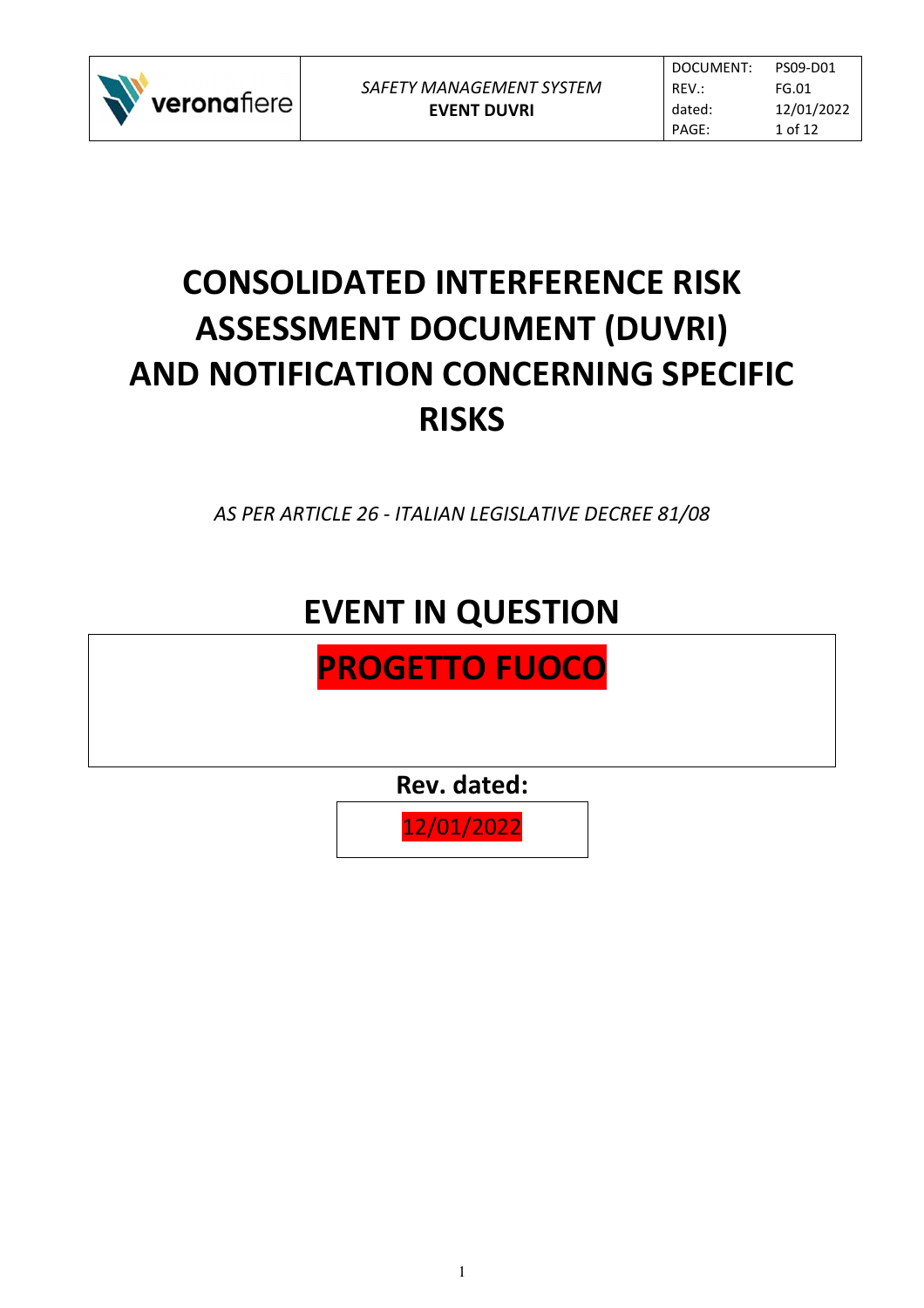

### **Contents**

| 1. |  |
|----|--|
|    |  |
|    |  |
|    |  |
| 2. |  |
|    |  |
|    |  |
|    |  |
|    |  |
|    |  |
|    |  |
|    |  |
| 3. |  |
| 4. |  |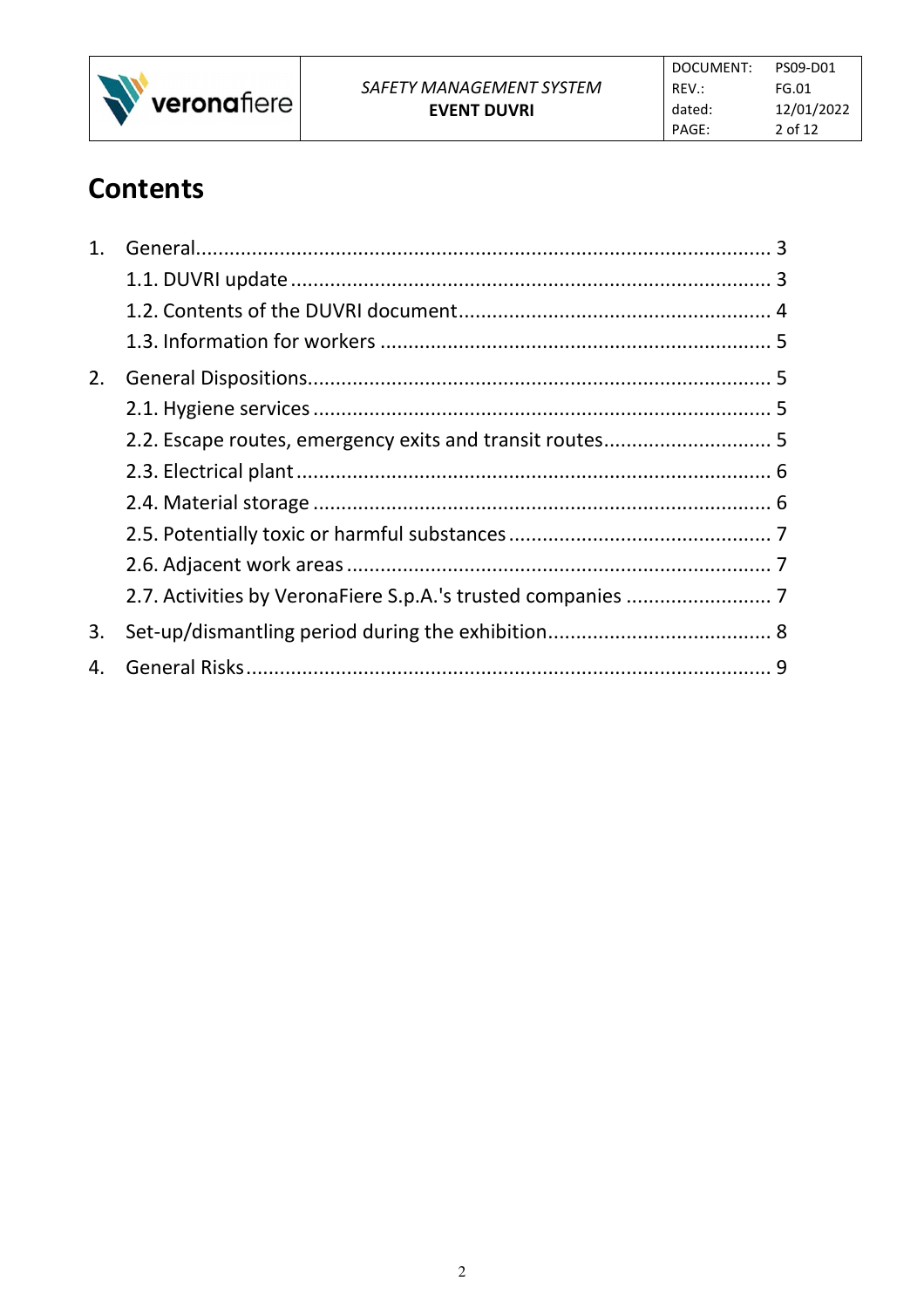

#### **1. General**

This Document (DUVRI) was prepared by VeronaFiere S.p.A. to implement the dispositions of Article 26 of Italian Legislative Decree 81/08.

The purpose of the document is to identify interference risks between various activities involved in the course of Exhibition Centre set-up and dismantling stages for the event indicated on the cover.

These stages immediately precede and follow the event.

Companies involved in these stages may be engaged directly by VeronaFiere S.p.A. or by third parties (organising secretariats, exhibitors, other entities, etc.). These companies may operate with a direct contract or as sub-contractors.

For simplicity's sake, this document refers to contractors and sub-contractors in overall terms as **contractors**.

This document, as per Article 26, item 1 letter b) of Italian Legislative Decree 81/08, also provides information about specific risks in the environment where contractors will operate and the prevention and emergency measures adopted.

For the purposes of this document, "*interference risks*" are defined as:

- a) those arising from overlapping of several activities in the same area or adjacent areas involving different contractors;
- b) those introduced by the activities of VeronaFiere S.p.A., in the workplace where **employees of contractors** are working;
- c) those existing in the Exhibition Centre itself where the contractor is required to operate or deriving from particular methods of execution explicitly requested by VeronaFiere S.p.A., other than those specific to the contractor's own operations.

It must be borne in mind that, in general, this document **does not** identify, analyse and assess risks pertaining to the **contractor** as regards hazards arising from its own operations.

#### *1.1. DUVRI update*

The DUVRI document must be updated in relation to the evolution of work activities that involve interference risks and any mediations that may have been introduced.

The updated DUVRI in PDF format is available through the VeronaFiere S.p.A. Document Portal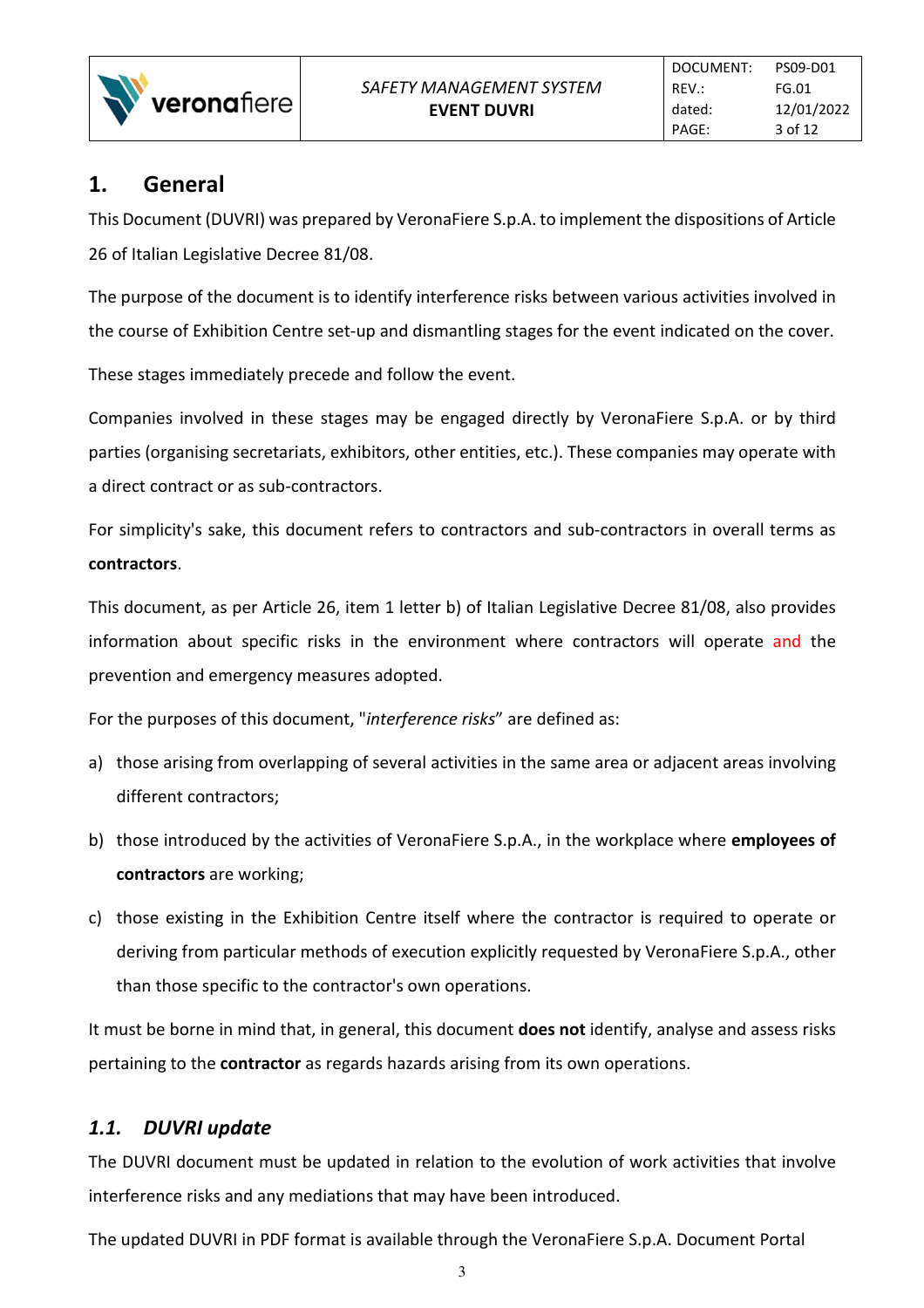

The DUVRI document is updated by the Prevention and Protection Service (SPP) of VeronaFiere S.p.A.

Every contractor shall verify at regular intervals, and during set-up and dismantling stages at least once a day, VeronaFiere S.p.A.'s document portal for the up-dated version.

Comments or suggestions about the DUVRI should be sent in accordance with the procedures set out in the DUVRI web pages.

#### *1.2. Contents of the DUVRI document*

The minimum contents of the DUVRI document, as per Article 26 of Legislative Decree 81/2008 for the trade fairs, are defined in Annex V of Ministerial Decree 22/07/2014 (Stages and Trade Fairs).

The DUVRI document is specific to each event and its contents are the result of planning and organisational decisions in compliance with Article 15 of Italian Legislative Decree 81/2008, with particular regard to the context and site where the event takes place: it contains at least:

- a) Timetable and dates when set-up and dismantling operations take place;
- b) Characteristics of the exhibition centre;
- c) Exhibition centre access and logistic methods;
- d) Exhibition centre emergency plan;
- e) Information concerning risks present in the exhibition centre;
- f) Indications about interference risks present during set-up and dismantling stages and the relative preventive and protection measures to be adopted.
- g) The following are integral parts of the DUVRI document: **"DUVRI and operational indications for setting up and dismantling during the COVID-19 pandemic** "**Exhibition Centre Emergency Plan "** and the "**Technical Regulations**" and " **Exhibition Regulations**".

The "**Exhibition Centre Emergency Plan"**, the current edition of the "**Technical Regulations**" and the "**Event Regulations**" in pdf format are available through Veronafiere's institutional website.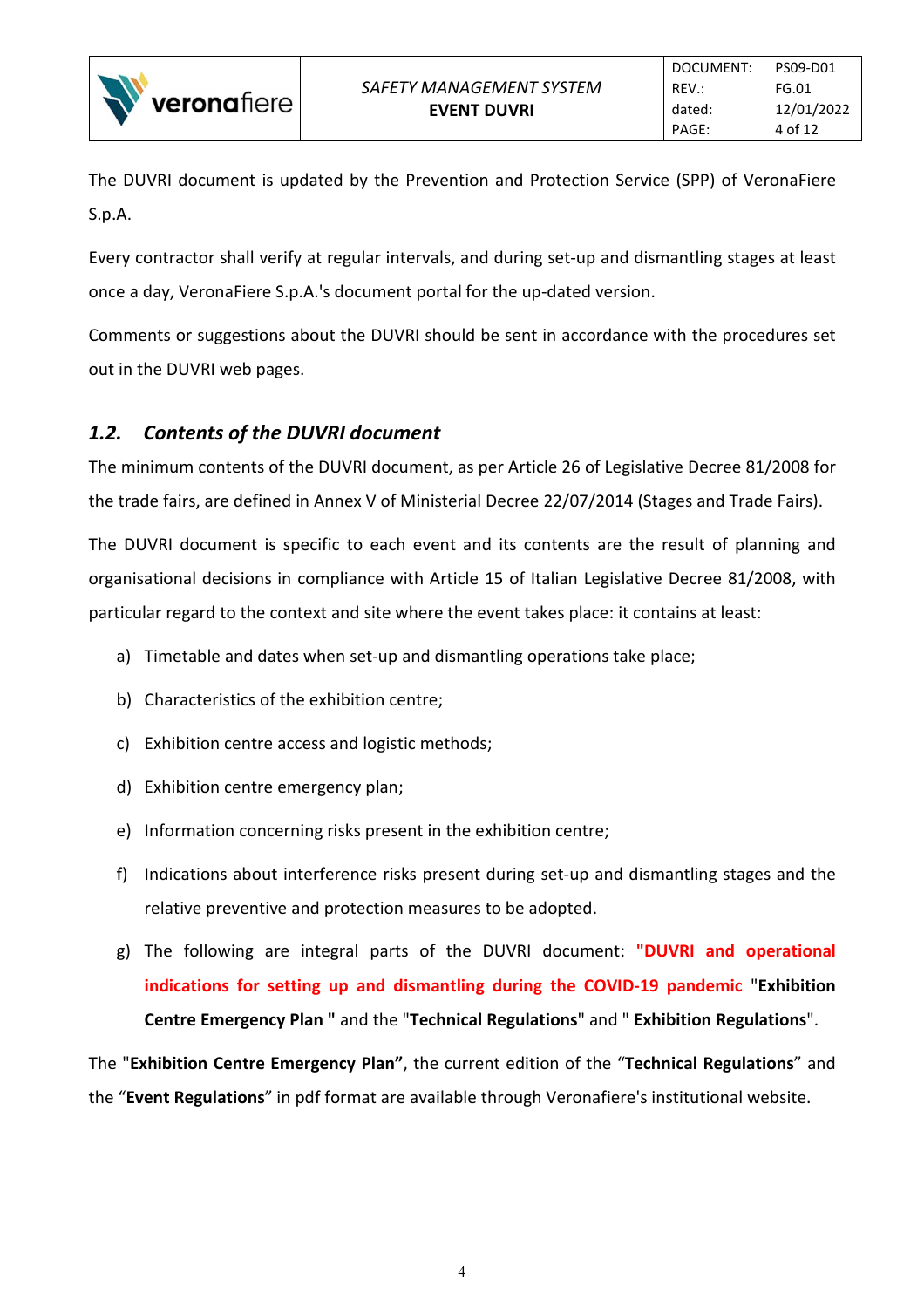#### *1.3. Information for workers*

veronafiere

VeronaFiere S.p.A. and **Contractors** must inform their workers exposed to interference risks about the contents of this document and the emergency measures adopted in the workplace covered by the DUVRI interference risk assessment document itself.

#### **2. General Dispositions**

Access to the VeronaFiere S.p.A. area during set up and dismantling stages is always and exclusively restricted to persons authorised in advance. Such persons are authorised only and exclusively to access the area where they are supposed to work and only for the time strictly necessary for their activities.

Access to the exhibition centre will be defined in the current edition of the Technical Regulations and the Exhibition Regulations defined before each event in accordance with contractual terms and conditions.

#### *2.1. Hygiene services*

The **Contractor's** personnel may use the hygiene services available in the exhibition centre unless otherwise agreed. The use of these hygiene services is subordinated to observance of cleanliness and decorum.

#### *2.2. Escape routes, emergency exits and transit routes*

The **Contractor** in performing its tasks must review escape routes, emergency exits, fire-prevention devices (extinguishers, etc.), and emergency systems (alarm system, etc.) in advance.

While performing operations connected with the **Tender**, corridors and escape routes in general must always be kept in conditions allowing people to move easily along them in the event of an emergency; corridors and escape routes must be kept clear of flammable material, groups of people and obstacles or any kind, even if temporary.

It is consequently:

FORBIDDEN to leave and store materials opposite emergency doors, on stairs, along escape routes, etc. that may interfere with emergency situations or obstruct correct closure of fire doors;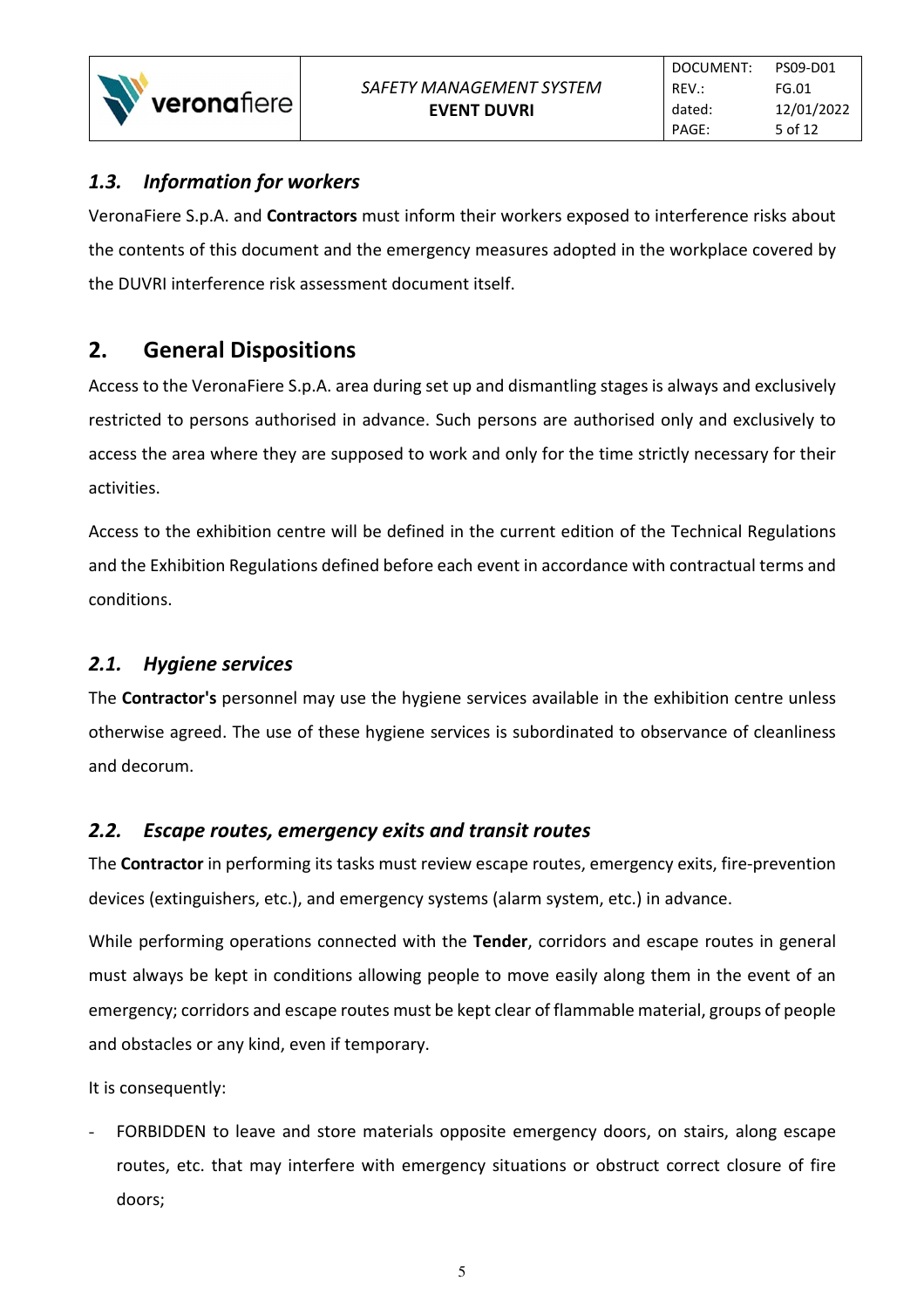- FORBIDDEN to leave, even in areas not specifically mentioned, materials that may cause people to stumble or obstruct normal transit.
- FORBIDDEN to remove parapets, man-hole covers, protection gratings, walk-over flooring, etc. with consequent risk that people may fall or stumble; whenever requirements associated with the **Tender** envisage the need law to open manhole covers, protection gratings, etc. or remove guards and parapets, the **Contractor** must cordon off the area in advance to prevent risks of falling or stumbling by third-parties. Hatches, manhole covers, gratings etc. must NEVER be left open and unsupervised even for very short periods.

#### *2.3. Electrical plant*

veronafiere

The **Contractor** is only and exclusively authorised to use electricity supplied by the electrical plant. The **Contractor** must:

- use the electrical system in accordance with the requirements of good technique and good workmanship;
- use components (cables, plugs, sockets, etc.) and electrical machinery conforming to high standard of workmanship (CE mark or other type of certification) in good working order;
- do not use joint cables or others with evident damage or abrasions.

It is forbidden to use adaptors and reducers; equipment must have a plug matching the socket used in the venue.

#### *2.4. Material storage*

The **Contractor** is authorised to leave in its area of pertinence only the material strictly necessary for its own activities.

It is forbidden to leave set-up materials outside respective exhibition spaces during set-up operations; the shared corridors/aisles must always be free of obstacles.

The Contractor must follow the dispositions provided in the Technical Regulations concerning disposal by Exhibitors/Stand Fitters Builder of waste processing materials accumulated during setup assembly/disassembly operations.

Material that can be recycled must be placed in the special containers provided by VeronaFiere S.p.A. outside the halls.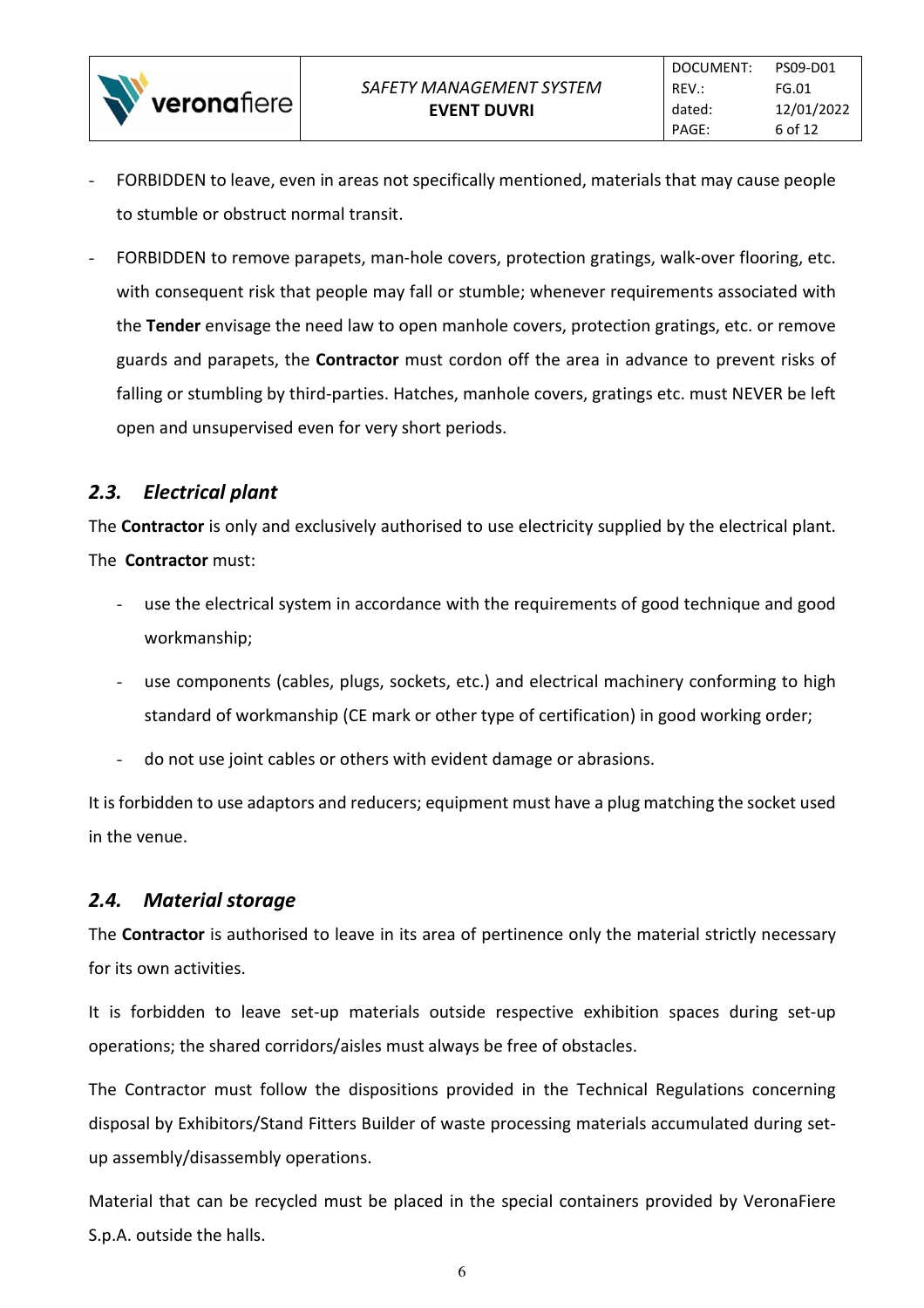#### *2.5. Potentially toxic or harmful substances*

The **Contractor** is authorised to use potentially toxic or harmful substances only within the scope of its own activities on taking appropriate precautions based on good technical workmanship and the producer's instructions.

It is absolutely forbidden to leave or otherwise abandon accessible containers holding potentially toxic or harmful substances.

The uses of such substances must not cause, even indirectly, any risks for the health and hygiene for staff of VeronaFiere S.p.A. and other companies.

#### *2.6. Adjacent work areas*

Contractors operating in areas adjacent to shared areas in zones where personnel of other companies are at work.

Inasmuch, the Contractor must work exclusively inside its own area after marking off the perimeter and taking into consideration ALL risks that may interfere with the surrounding area.

Work must be temporarily interrupted whenever an unauthorised worker or other third party is in the pertinent area.

#### *2.7. Activities by VeronaFiere S.p.A.'s trusted companies*

During set-up and dismantling stages in shared areas as well as areas pertinent to the Contractor, personnel of VeronaFiere S.p.A.'s trusted companies may be present in order to connect plant utilities: electricity, water, telephone, etc.

The **Contractor** is required to interrupt operations temporarily for the time strictly necessary for these connections.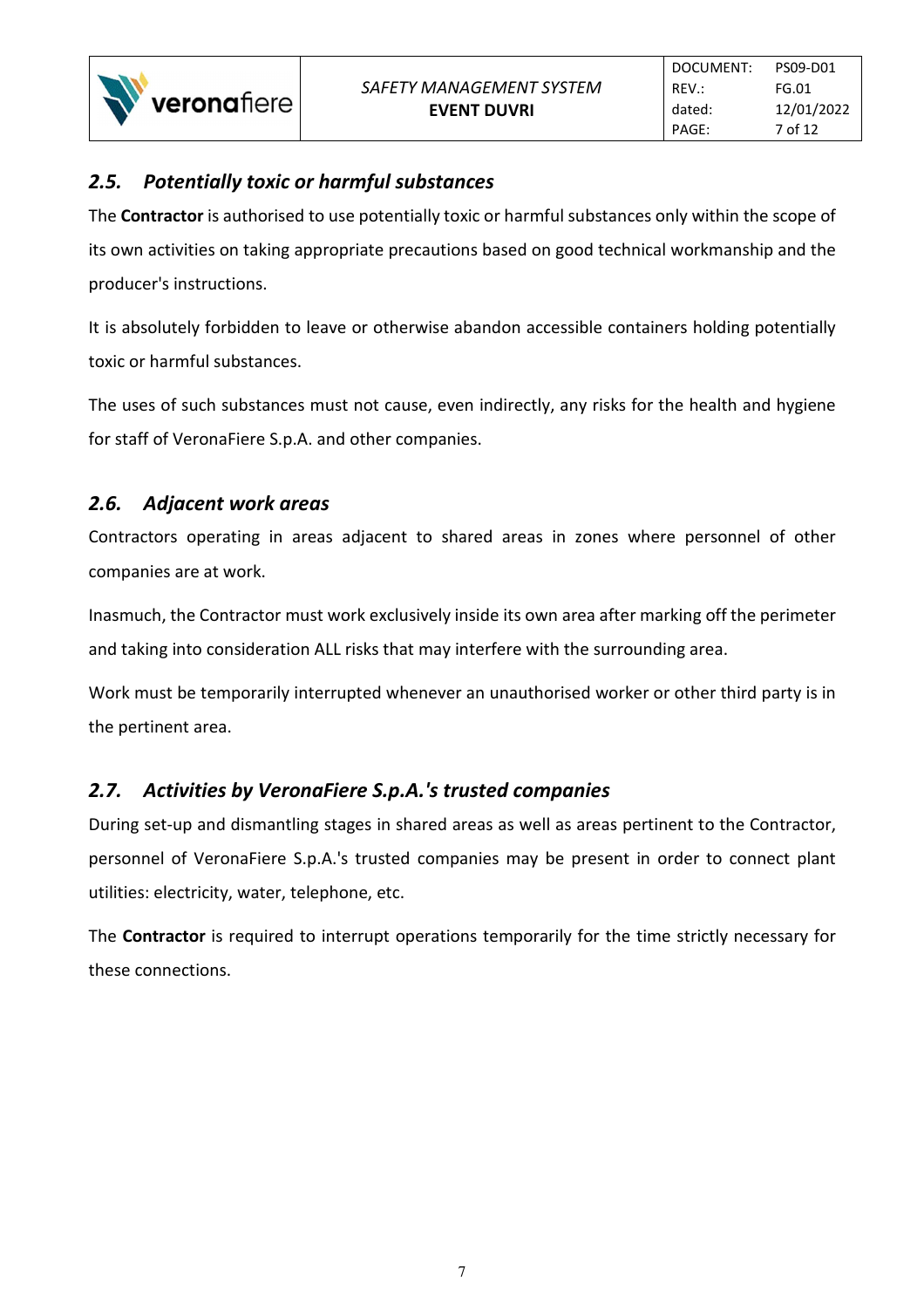

### **3. Set-up/dismantling period during the exhibition**

|                      | <b>START</b>                         | <b>END</b>                           |
|----------------------|--------------------------------------|--------------------------------------|
| <b>SET-UP</b>        | <b>Check the General Regulations</b> | <b>Check the General Regulations</b> |
| <b>EXHIBITOR DAY</b> | Check the General Regulations        | <b>Check the General Regulations</b> |
| <b>PERIOD</b>        | Check the General Regulations        | <b>Check the General Regulations</b> |
| <b>DISMANTLING</b>   | <b>Check the General Regulations</b> | <b>Check the General Regulations</b> |

|                       | <b>EXHIBITION HALLS</b>         | <b>OUTDOOR AREAS</b> |
|-----------------------|---------------------------------|----------------------|
| <b>AREAS INVOLVED</b> | 2-CS 2/3-4-CS 4/5-5-6-CS6/7-7-8 | AREAS A-B-C-E-F      |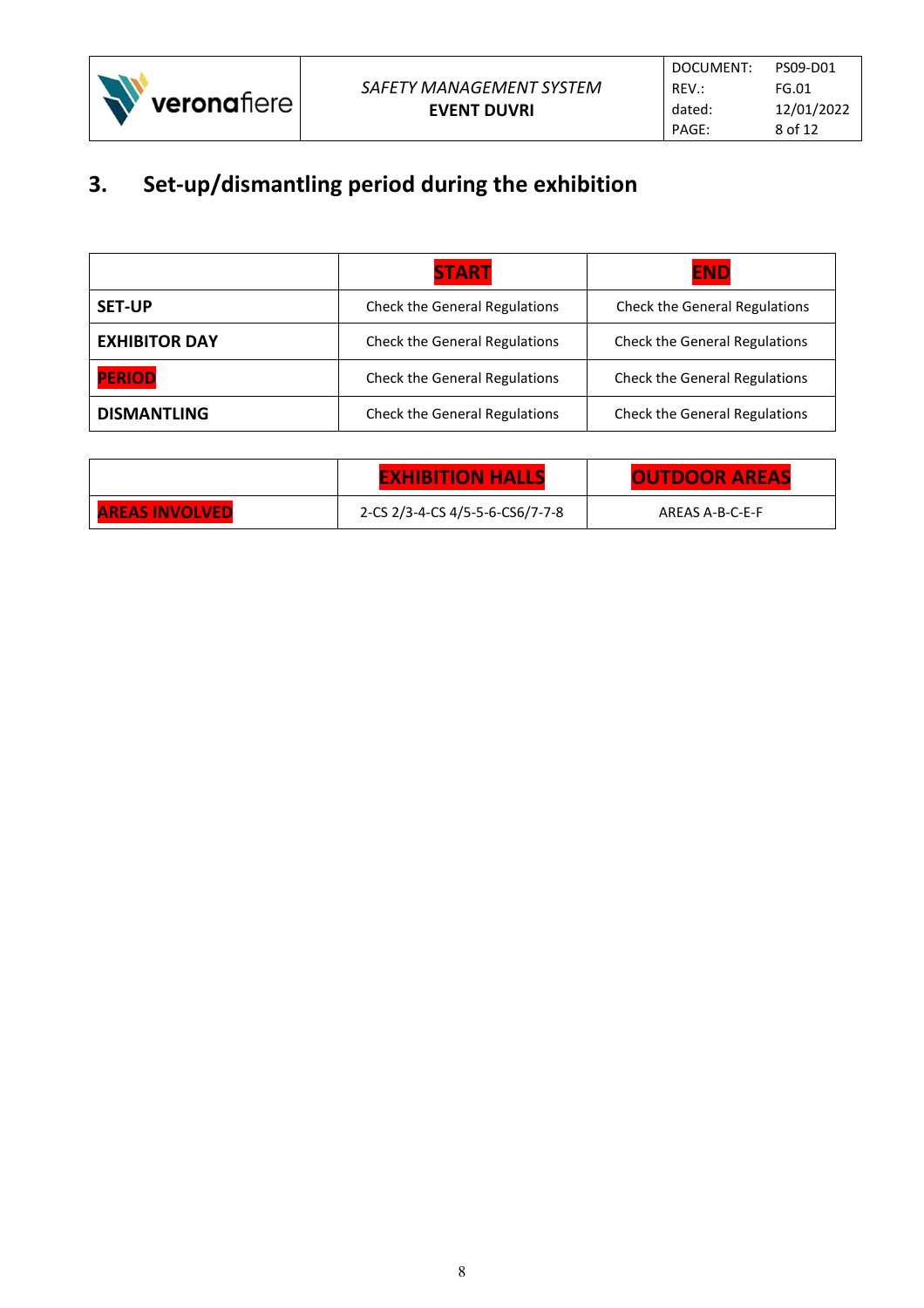

### **4. General Risks**

| <b>Critical aspects</b>                                                            | <b>Highlighted risks</b>                                                                                                                                                                                                                                                                                                    | prevention measures                                                                                                                                                                                                                                                                                                                                                                                                                                                                                                                                                                             |
|------------------------------------------------------------------------------------|-----------------------------------------------------------------------------------------------------------------------------------------------------------------------------------------------------------------------------------------------------------------------------------------------------------------------------|-------------------------------------------------------------------------------------------------------------------------------------------------------------------------------------------------------------------------------------------------------------------------------------------------------------------------------------------------------------------------------------------------------------------------------------------------------------------------------------------------------------------------------------------------------------------------------------------------|
| PRESENCE OF STORED,<br><b>SCRAP AND WASTE</b><br><b>MATERIALS</b>                  | Risks of jabs, cuts, impact of<br>stumbling caused by the presence of<br>deposited materials and processing<br>waste.<br>The material may be present on<br>stands and in shared areas.<br>Presence is also possible areas not<br>marked off by nails, screws, wood and<br>metal splinters and waste material in<br>general. | Follow the dispositions provided in the Technical<br>Regulations concerning disposal by<br>Exhibitors/Stand Fitters Builder of waste<br>processing materials accumulated during set-up<br>assembly/disassembly operations.<br>Material that can be recycled must be placed in<br>the special containers provided by VeronaFiere<br>S.p.A. outside the halls.<br>Use suitable personal protection devices for feet<br>(protective footwear)<br>Handling by direct operators is covered by the<br>obligation to use personal protection equipment<br>(goggles, gloves and safety clothing, etc.). |
| <b>MATERIAL FALLING FROM</b><br><b>HEIGHTS AND IN</b><br><b>ADJACENT AREAS</b>     | Risk of set-up materials and/or tools<br>falling inside or in the vicinity of<br>pertinent work areas                                                                                                                                                                                                                       | When working at height, areas must be cordoned<br>off by fixed barriers or coloured tape or<br>supervised by an operator to prevent transit<br>If possible, do not transit or operate in areas<br>close to work on stairs, scaffolding, overhead<br>platforms, builder's stages, etc.<br>Personal protective equipment (safety helmets)<br>must be worn when working in the vicinity                                                                                                                                                                                                            |
| <b>PRESENCE OF OBSTACLES</b><br>OR PROTRUDING PARTS                                | Risks arising from presence of sharp<br>edges, lowered aisleways, protruding<br>parts etc. that are not clearly<br>identified.                                                                                                                                                                                              | Move with great care outside the pertinent area.<br>Wear personal protection devices for the head<br>(hard hat)                                                                                                                                                                                                                                                                                                                                                                                                                                                                                 |
| ASSEMBLY-DISASSEMBLY<br>OF APPENDAGES AND<br>"AMERICANA"<br><b>STRUCTURES</b><br>^ | Risk arising from materials dropped<br>during assembly and disassembly<br>involving appendages, posters and<br>"Americana" structures                                                                                                                                                                                       | All areas underneath such installations below<br>must be cordoned off by fixed barriers, coloured<br>tape or supervised by an operator to prevent<br>transit.<br>It is forbidden to transit in or near areas involved<br>in the assembly of Americana structures.<br>Personal protective equipment (safety helmets)<br>must be worn when working in the vicinity                                                                                                                                                                                                                                |
| USE OF TOOLS SUCH AS<br><b>CIRCULAR SAWS, SHEARS,</b><br><b>GRINDERS, ETC.</b>     | Risk of cuts, crushing or shearing<br>arising even from indirect use of tools                                                                                                                                                                                                                                               | Use is exclusively allowed for minor finishing<br>work inside the specific show area.<br>Exclusive use of devices conforming with<br>regulations equipped with a suitable suction and<br>powder/dust collection system.<br>Direct operators must use suitable PPE (goggles,<br>gloves and safety clothing, etc.).<br>Do not leave tools ON and unattended.                                                                                                                                                                                                                                      |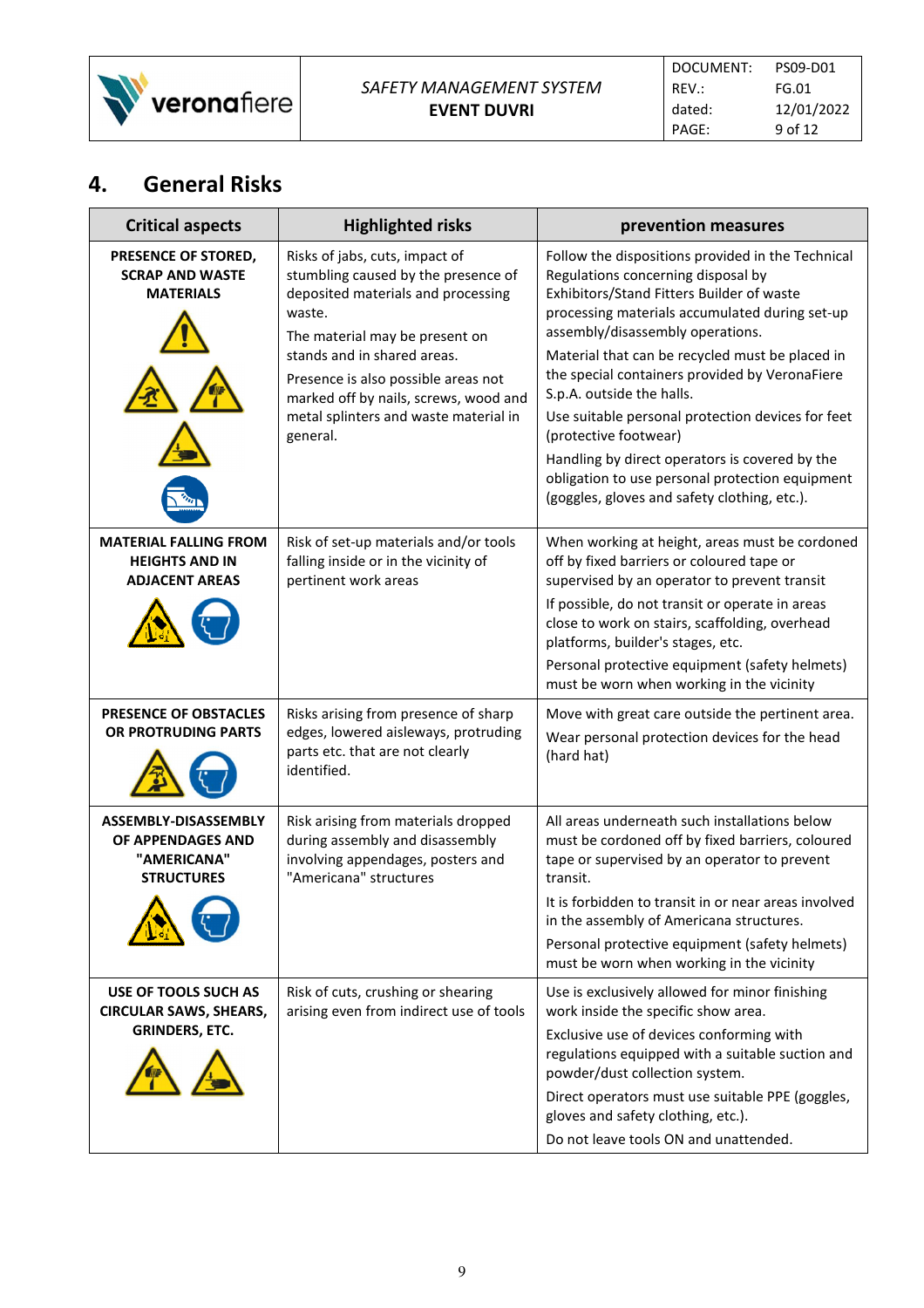

| <b>Critical aspects</b>                                          | <b>Highlighted risks</b>                                                                                        | prevention measures                                                                                                                                                                                                                                                                                                                                                                                   |
|------------------------------------------------------------------|-----------------------------------------------------------------------------------------------------------------|-------------------------------------------------------------------------------------------------------------------------------------------------------------------------------------------------------------------------------------------------------------------------------------------------------------------------------------------------------------------------------------------------------|
| <b>VEHICLES WITH</b><br><b>COMBUSTION ENGINES</b>                | Presence of internal combustion<br>engine vehicles inside halls.<br>Presence of toxic gases in inside<br>areas. | The parking of transport vehicles inside halls,<br>when permitted, must be limited to the time<br>strictly necessary for loading/unloading of goods<br>intended for exhibition spaces (and must not<br>exceed the time limit of 1 hour).<br>Vehicles may be left running exclusively for<br>technical reasons and for very short periods,<br>otherwise suitable gas suction systems must be<br>fitted |
| USING WELDING<br><b>MACHINES OR NAKED</b><br><b>FLAMES</b>       | Risk of fire arising from the use of<br>welding machines and naked flames.                                      | It is absolutely forbidden to use naked flames<br>and/or welders inside the halls.<br>In case of derogation (explicit, written and<br>detailed by VeronaFiere S.p.A.) keep a fire<br>extinguisher near the place of use.<br>Direct operators must use suitable PPE (goggles,<br>gloves and safety clothing, etc.).                                                                                    |
| <b>EMERGENCY EXITS</b><br><b>CLOSED</b>                          | Risk arising from possible presence of<br>closed doors and emergency exits<br>when there are no visitors.       | When the venue is closed to the general public,<br>exit even under emergency conditions must be<br>through the entrance used to get inside.<br>The emergency exits normally used by visitors<br>may not be operative.<br>Emergency exits must always be kept clear of<br>obstructions                                                                                                                 |
| <b>OPEN MANHOLES</b>                                             | Risk of tripping caused by presence of<br>open manholes for technical services                                  | Exclusively access one's own exhibition space and<br>common areas.<br>Take great care when proceeding<br>Use suitable personal protection devices for feet<br>(protective footwear)                                                                                                                                                                                                                   |
| <b>EXHIBITION CENTRE</b><br><b>TRAFFIC</b>                       | Risk of collision between vehicles and<br>with pedestrians                                                      | Follow the signs in the Exhibition Centre or<br>instructions issued by VeronaFiere S.P.A.'s<br>personnel as well as the Highway Code.<br>Always wear high visibility clothing<br>Maximum vehicle speed: 20 km/h. If pedestrians<br>are present, max. speed is 5 km/h.                                                                                                                                 |
| <b>SIMULTANEOUS</b><br>PRESENCE OF PEOPLE AND<br><b>VEHICLES</b> | Simultaneous presence of people and<br>vehicles etc. inside the exhibition<br>centre                            | Access by vehicles is only allowed for justifiable<br>reasons<br>Vehicles must be driven with great care and dead<br>slow Pedestrians always have precedence<br>Always wear high visibility clothing                                                                                                                                                                                                  |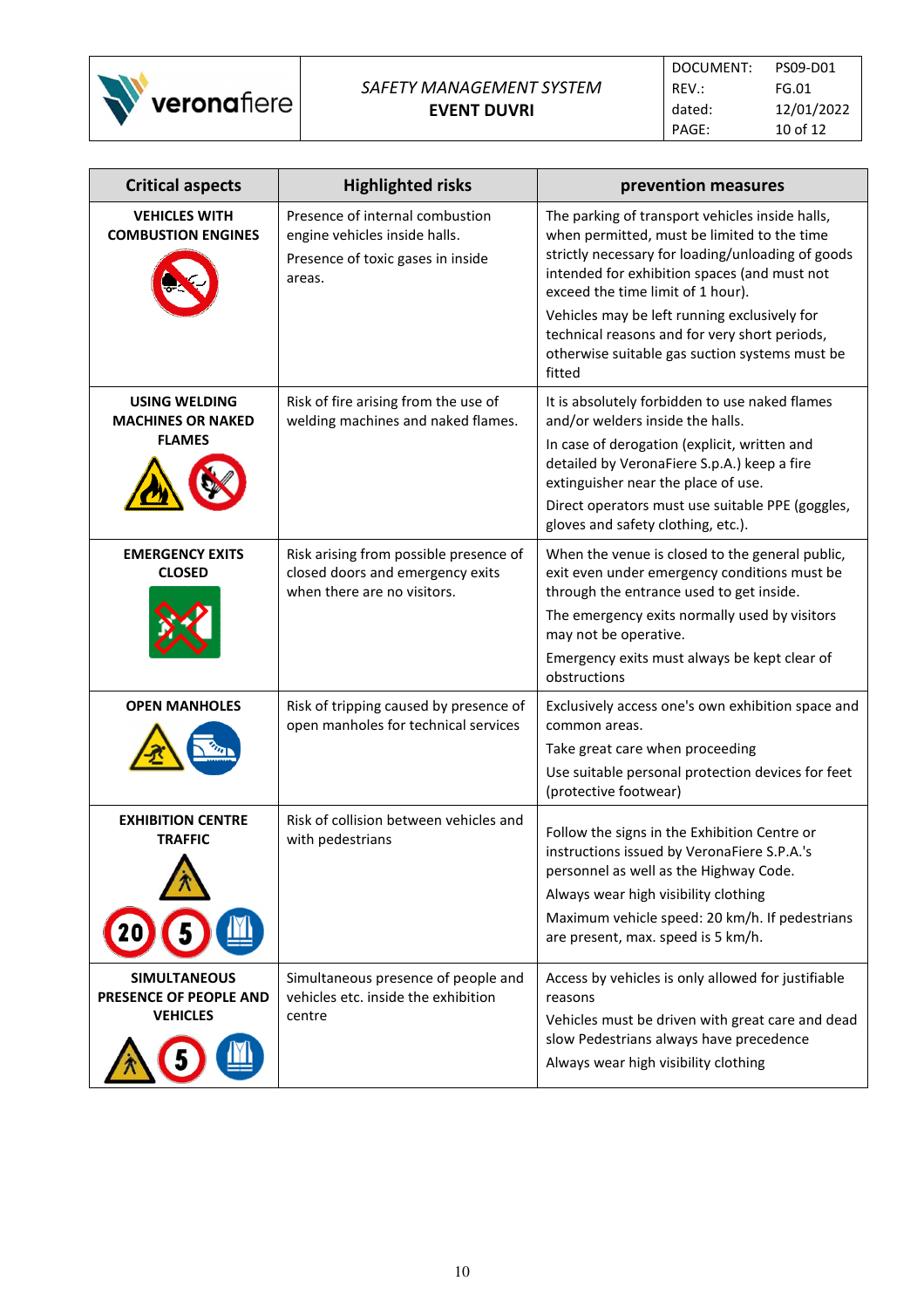

| <b>Critical aspects</b>                     | <b>Highlighted risks</b>                                                                                                   | prevention measures                                                                                                                                                                                                                                             |
|---------------------------------------------|----------------------------------------------------------------------------------------------------------------------------|-----------------------------------------------------------------------------------------------------------------------------------------------------------------------------------------------------------------------------------------------------------------|
| <b>CIRCULATING WITH</b><br><b>FORKLIFTS</b> | Risk of impact, collision with moving<br>vehicles and while lifting in indoor<br>and outdoor areas alike.                  | Forklift trucks must not exceed the speed limit of<br>20 Km/h a proceed dead slow in particularly<br>narrow areas where there are many people and<br>parked vehicles.                                                                                           |
|                                             |                                                                                                                            | During load-handling operations, the visible<br>driving direction must be opposite to the<br>direction of the forks and the flashing light must<br>always be ON                                                                                                 |
|                                             |                                                                                                                            | Pay attention when other forklift trucks are also<br>operating.                                                                                                                                                                                                 |
|                                             |                                                                                                                            | Personnel on the ground must not remain inside<br>the forklift's range of action and must wear high<br>visibility clothing.                                                                                                                                     |
| <b>ELECTRICAL HAZARD</b>                    | Risk of electric shock from electrical<br>equipment owned by VeronaFiere<br>S.p.A.                                         | It is absolutely forbidden to tamper with the<br>control panels provided by VeronaFiere S.p.A. for<br>electricity supply.                                                                                                                                       |
|                                             |                                                                                                                            | Operations are only permitted to trusted<br>specialist companies appointed by VeronaFiere<br>S.p.A.                                                                                                                                                             |
|                                             |                                                                                                                            | Possibility of using during assembly/disassembly<br>stages only the service sockets provided by<br>VeronaFiere S.p.A.                                                                                                                                           |
| POTENTIALLY LIVE<br><b>ELECTRICAL PARTS</b> | Risk of electric shock from contact<br>with electrical parts assumed not to                                                | All operators must always consider that shared or<br>unidentified electrical parts are live.                                                                                                                                                                    |
|                                             | be live.                                                                                                                   | Operators who must work on plant for individual<br>stands and/or set-ups must proceed as if the<br>system is powered. Inasmuch, they must isolate<br>the portion of plant on which they are working<br>regardless of whether electrical supply is ON or<br>OFF. |
| <b>TECHNOLOGICAL</b>                        | Risk arising from possible access to                                                                                       | All such premises are clearly marked off.                                                                                                                                                                                                                       |
| <b>PREMISES</b>                             | technological facilities.<br>These premises may have present<br>machines, equipment, hazardous<br>substances and materials | There are specific signs identifying such<br>premises/facilities and forbidding access to<br>unauthorised persons.                                                                                                                                              |
|                                             |                                                                                                                            | Access to individual premises is only allowed to<br>specifically appointed companies. Each company<br>must ensure that access doors are kept closed<br>and that no other persons can access such<br>premises while they are working there.                      |
|                                             |                                                                                                                            | Technical ducts and tunnels are considered<br>confined spaces as per Presidential Decree DPR<br>177/2011 and access is therefore only allowed<br>under the conditions defined by said legislation.                                                              |